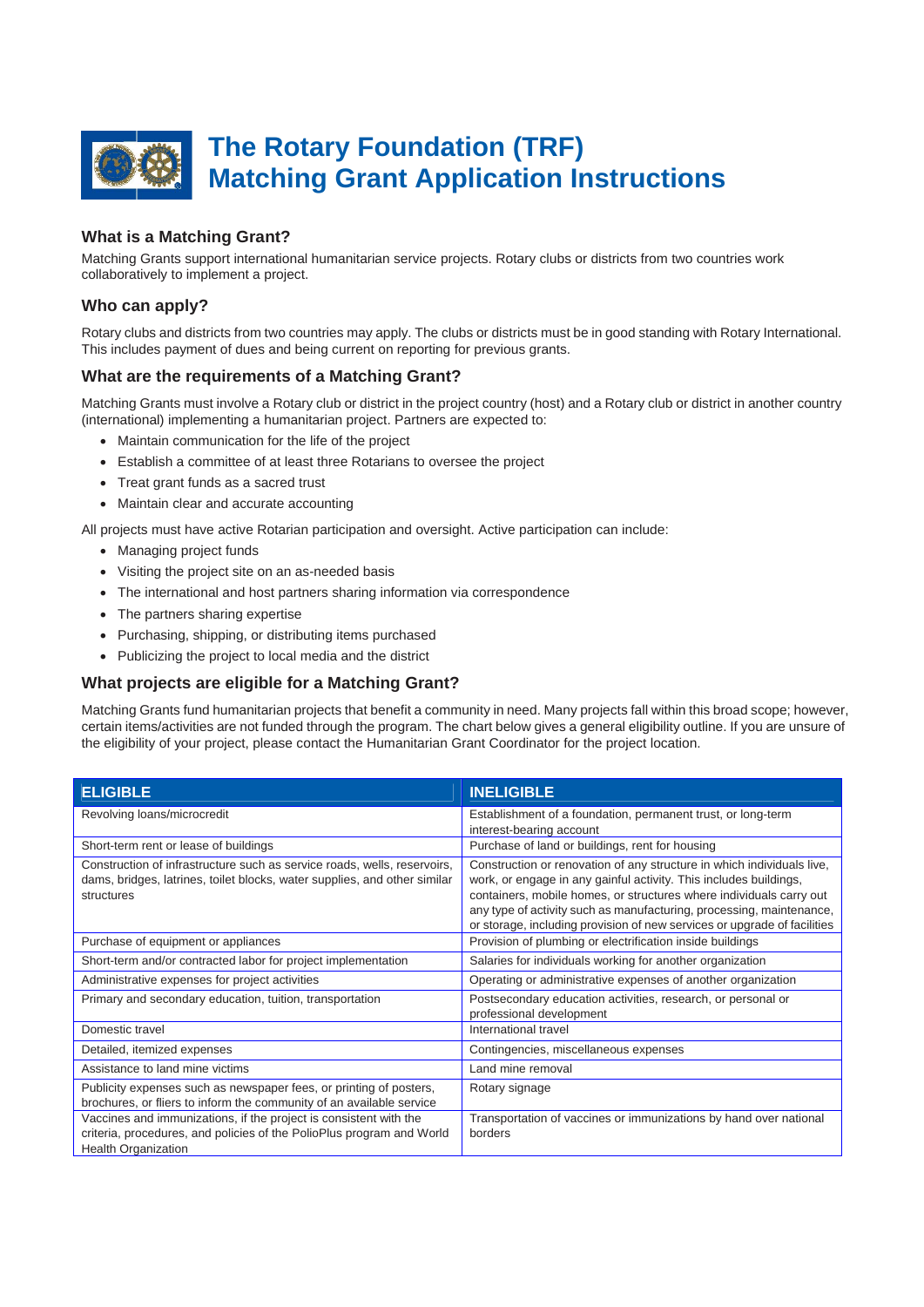| <b>ELIGIBLE</b>                                                    | <b>INELIGIBLE</b>                                                                                                                                                                               |
|--------------------------------------------------------------------|-------------------------------------------------------------------------------------------------------------------------------------------------------------------------------------------------|
| New Rotary-sponsored projects not already in progress or completed | Projects already undertaken and in progress, existing projects,<br>activities primarily sponsored by a non-Rotary organization, or<br>projects already completed                                |
| Maternal and prenatal health and education                         | Purchase and distribution of birth control devices and ultrasound<br>equipment for use in sex determination                                                                                     |
| Budgeted and itemized humanitarian goods                           | Unspecified or cash donations to beneficiaries or cooperating<br>organizations                                                                                                                  |
| Humanitarian or service activities benefiting a community in need  | Fundraising activities or expenses related to Rotary events such as<br>district conferences, anniversary celebrations, or entertainment<br>activities that do not include a humanitarian aspect |
| Secular, nonreligious activities that benefit a community in need  | Projects that support purely religious functions at churches and other<br>places of worship                                                                                                     |

# **What are the funding limits?**

Sponsors may request US\$5,000-\$150,000 from The Rotary Foundation. TRF matches \$0.50 for every \$1 of a cash contribution and \$1 for every \$1 from the District Designated Fund (DDF).

### **How and when to apply**

Sponsors must complete a *Matching Grant Application* (141-EN) and submit it to TRF. Applications are accepted from 1 July to 31 March in any given Rotary year. It is recommended that the application be submitted as early as possible to avoid delays associated with submission of applications close to the 31 March deadline. If your project involves revolving loans or microcredit, the Revolving Loan Fund Supplement Form and Credit Group Plan must be included with the application. Requests of \$25,001-\$150,000 are considered on a competitive basis and must be received at TRF by 1 August for consideration at the October Trustees' meeting and 15 December for consideration at the April meeting. *The Guide to Matching Grants* (144-EN) is available to assist in developing the project and completing the application.

NOTE: Applications should be submitted single-sided and unbound and should be typed, not handwritten.

### **What are the reporting requirements?**

Reports are required at least every 12 months for the life of the project. A final report is due within two months of the completion of the project. Project partners must be up to date on reporting for previous projects, as failure to do so will result in all new applications not being processed.

## **How to submit the application**

Complete applications should be sent to:

Humanitarian Grants Program The Rotary Foundation One Rotary Center 1560 Sherman Avenue Evanston, IL 60201-3698 USA Fax: 847-866-9759 E-mail: contact.center@rotary.org

## **Glossary of commonly-used terms**

Beneficiary: the recipient of goods or services

Cooperating organization: an organization that is directly involved in the implementation of the project, offering technical expertise and project coordination

DDF: District Designated Fund

DGSC: district grants subcommittee chair

DRFC: district Rotary Foundation committee

Host partner: the Rotary club or district in the project country

International partner: the Rotary club or district outside the project country Primary contact: member of partner club or district who serves as main point of contact between TRF and project partners

Supplier: the entity providing goods or services being purchased with grant funds

NOTE: These instructions represent an overview of the Matching Grants process. Please be sure to review the Matching Grants section of the RI Web site at www.rotary.org for updates. It is beneficial to read *The Guide to Matching Grants* (144-EN) before submitting an application. This publication is available by download from the RI Web site and on request from Publications Order Services.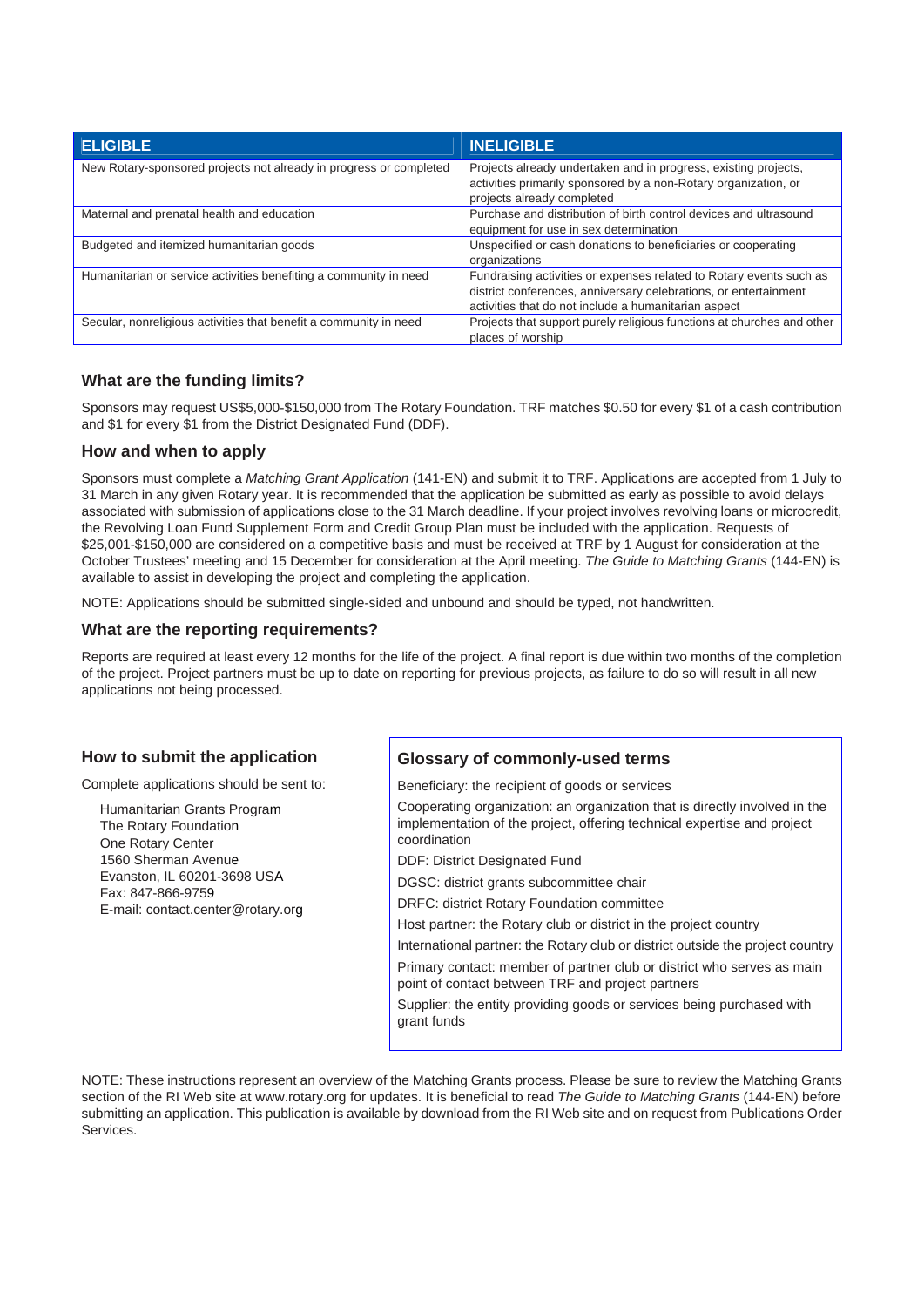

# **Matching Grant Application The Rotary Foundation (TRF)**

### **PROJECT DESCRIPTION**

**Explanation:** Matching Grants support the humanitarian service projects of Rotary clubs and districts. In this section, describe in detail the humanitarian need your project will address, the intent of the project, how the project will be implemented, and how Rotarians will be directly involved in the project. Involvement is required of both the host and international partners.

Please provide the name of the project site, the city or village, state or province, and country. List multiple locations, if applicable.

| Project site   | Van equipped with wheel chair elevator to Bethesda Home for Handicapped |
|----------------|-------------------------------------------------------------------------|
| City/Village   | Hualien City                                                            |
| State/Province | Hualien County                                                          |
| Country        | Taiwan                                                                  |

Describe the project and the problem or need it will address, including the intended beneficiaries and how the project will benefit the community in need. Provide the estimated length of time needed to complete the project.

- **1)Bethesda Home for Hundicapped, located in east part of Taiwan(Hualien), take care of disabled and handicapped children. These children enter this institute at their age of 3 to 10 and grow up there. About half of these children suffered from spinal cord injury, cerebral palsy, myopathy and polio sequela.**
- **2)Because of their disability, the transport of these children need a special van equipped with wheel chair elevator. With the elevator, the van can take these disabled children to any places they need.**
- **3)Rotary Club of Hualien and all the partner clubs want to donate the special van to Bathesda Home for Handicapped. To complete this project need about 2 months.**

Describe how the benefiting community will maintain this project after grant funding has been fully expended.

- **1)These children in this institute need physical rehabilitation, occupational training, educational training, daily life care and life training, musical therapy and training and community adaptation training. This institute cannot cover all the training.**
- **2)With the wheel chair elevator, the van can take the disabled children to:**
- **1.Hospital for special rehabilitation.**
- **2.Educational places : primary school. Junior and high school.**
- **3.Outdoor activity place for fun and laugh.**
- **4.Community : for adaptation training.**
- **3)The transportation of these disabled children can keep on everyday by the completing of this project.**

Describe specific activities of the host and international partners in implementing the project. What will the Rotarians who are members of the partner clubs do during the project? Please note that financial support is not considered active involvement. (See the Matching Grant application instructions for suggestions.)

**1)Our Rotarians will contact the Bethesda Home for Handicapped to understand their need.** 

- **2)The host club will use the newspapers as the publicity. The management of project fund and communication of our international partner clubs will be handled by the Rotary club of Hualien. RC of Shimonoseki North and RC of Takaoka West are our two sister clubs in Japan. We visited each other when anniversary ceremony comes. RC of Takaoka West joined our WCS project on 2006-07. RC of Tanglin is also our sister club in Singapore. RC of Tanglin joined our WCS project last year. We are very glad they can join us again this year!**
- **3)We will invite the international partner clubs to Hualien on donation ceremony. If the international partner cannot attend the ceremony, we will send the copy of newspaper publicity to them. Also we will ask the partner clubs to publicize the project result in their community.**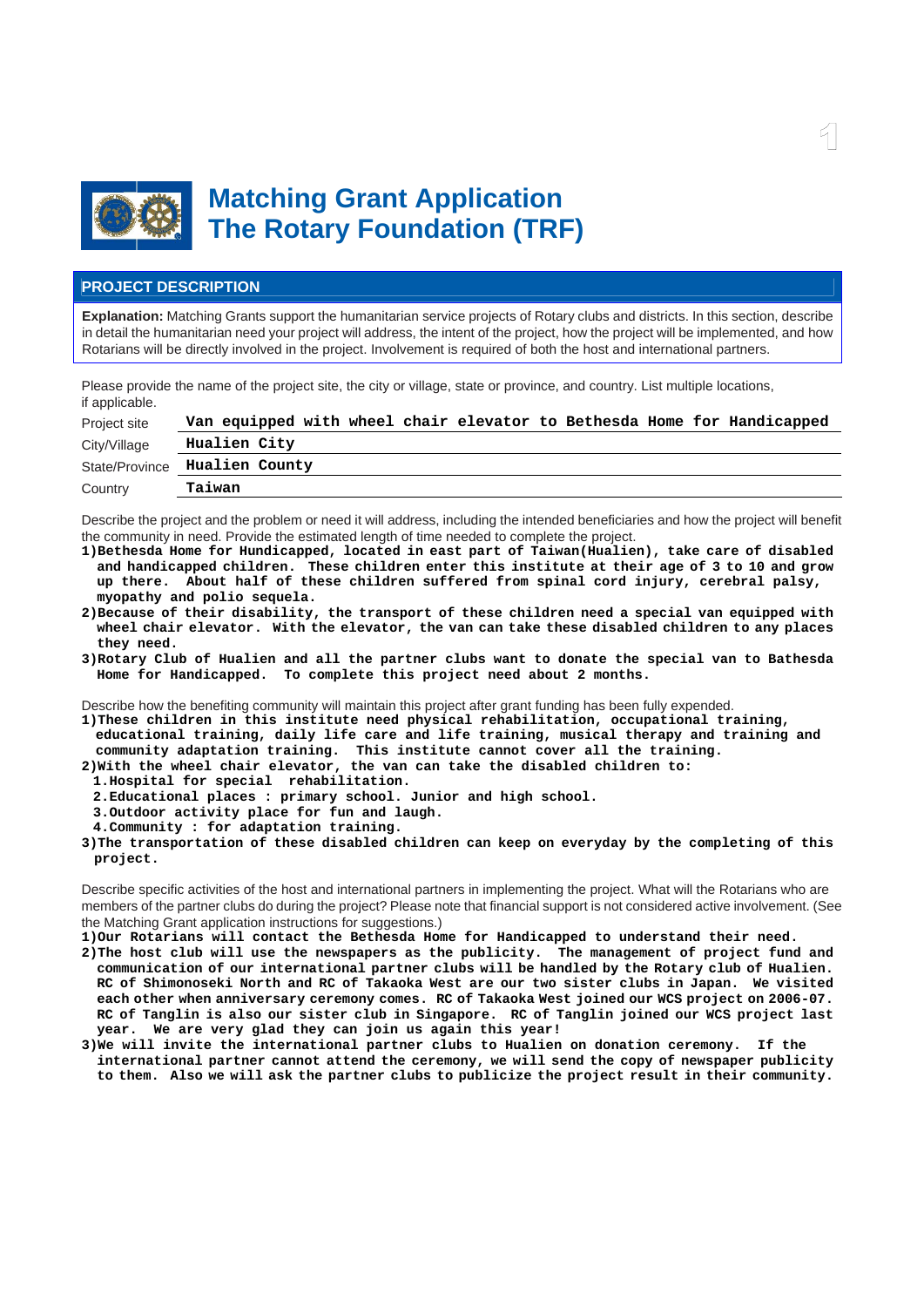# **HOST PARTNER**

**Explanation:** The host partner is the club or district in the project country. A committee of at least **three** Rotarians must be established to oversee the project. All three committee members must belong to the primary club identified below for club-sponsored projects or belong to clubs in the district for district-sponsored projects. The committee members must be committed for the duration of the grant process. Please provide the primary address for all committee members, as all Rotary information will be sent to this address. It is highly recommended that the primary contact (who receives all information from TRF) have an e-mail address to expedite communication.

| <b>Primary Club/District</b>                   |                           |                    |
|------------------------------------------------|---------------------------|--------------------|
| Rotary Club of Hualien<br>Club                 | Club ID number (if known) | 16422              |
| 3490<br><b>District</b>                        | Country                   | Taiwan             |
|                                                |                           |                    |
| <b>Primary Contact:</b>                        |                           |                    |
| Name: LIN, TUNG-CHEN                           |                           | Member ID: 3449504 |
| Club: Rotary Club of Hualien                   |                           |                    |
| Rotary position: President                     |                           |                    |
| Address: 1F, No.8 Lane 115, Jungmei Rd.,       |                           |                    |
| City: Hualien                                  |                           |                    |
| State/Province: Hualien                        | Postal code: 97061        | Country: Taiwan    |
| E-mail: hlrc@ms68.hinet.net                    |                           |                    |
| Home phone: 03-8323822                         | Office phone: 03-8226006  | $Fax: 03-8226007$  |
|                                                |                           |                    |
| <b>Project Contact #2:</b>                     |                           |                    |
| Name: HSU, LAN-SHAN                            |                           | Member ID: 6434253 |
| Club: Rotary Club of Hualien                   |                           |                    |
| Rotary position : Service projects             |                           |                    |
| Address: 1F, No.8 Lane 115, Jungmei Rd.,       |                           |                    |
| City: Hualien                                  |                           |                    |
| State/Province: Hualien                        | Postal code: 97061        | Country: Taiwan    |
| E-mail: bms.qac@msa.hinet.net                  |                           |                    |
| Home phone: 03-8228571                         | Office phone: 03-8226006  | Fax: 03-8226007    |
|                                                |                           |                    |
| <b>Project Contact #3:</b>                     |                           |                    |
| Name: CHANG, I-CHAO                            |                           | Member ID: 2415302 |
| Club: Rotary Club of Hualien                   |                           |                    |
| Rotary position: World Community Service Chair |                           |                    |
| Address: 1F, No.8 Lane 115, Jungmei Rd.,       |                           |                    |
| City: Hualien                                  |                           |                    |
| State/Province: Hualien                        | Postal code: 97061        | Country: Taiwan    |
| E-mail: efs8567711@yahoo.com.tw                |                           |                    |

Home phone : 03-8350085 Office phone : 03-8226006 Fax : 03-8226007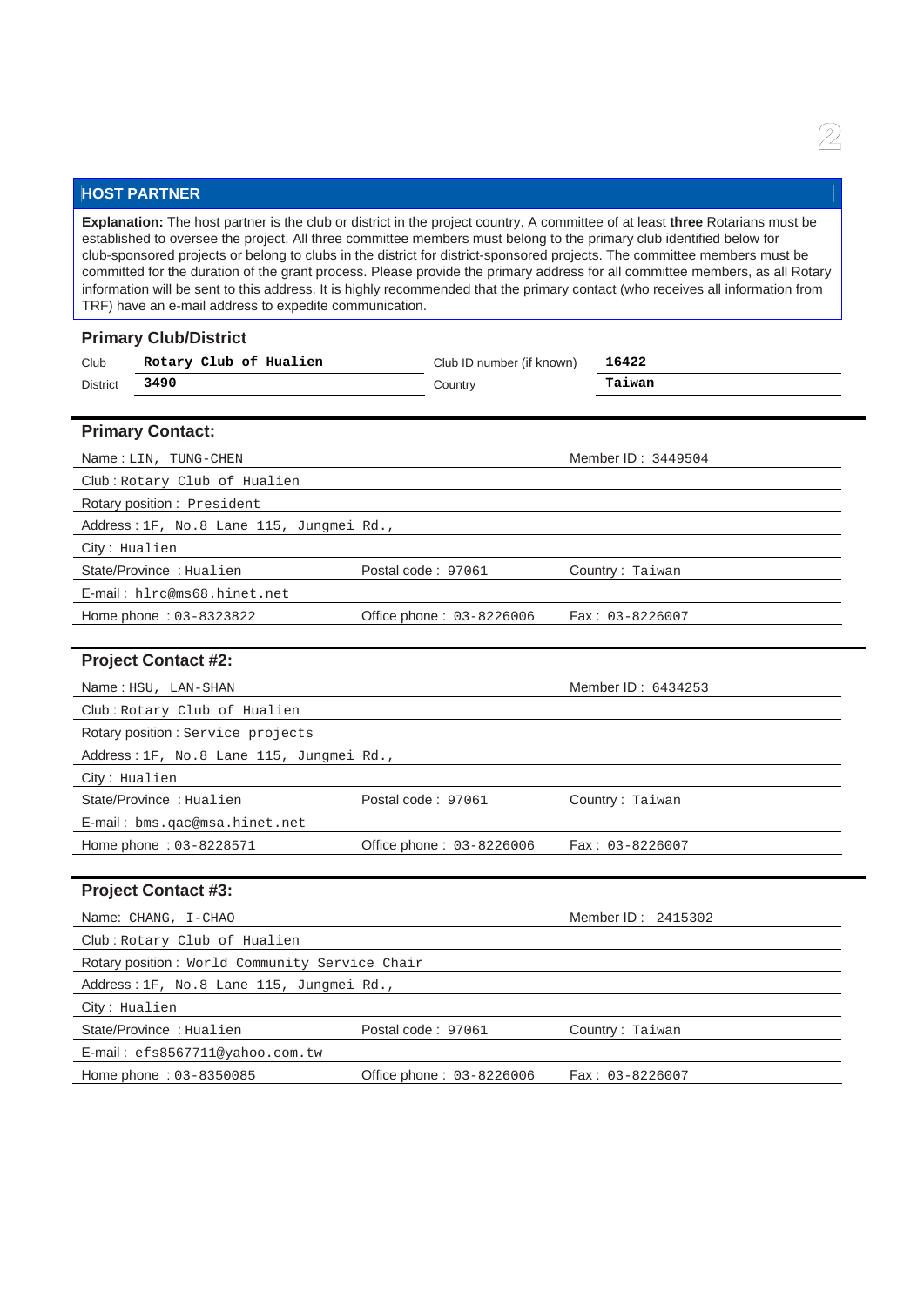# **INTERNATIONAL PARTNER**

**Explanation:** The international partner is the club or district outside the project country. A committee of at least **three** Rotarians must be established to oversee the project. All three committee members must belong to the primary club identified below for club-sponsored projects or belong to clubs in the district for district-sponsored projects. The committee members must be committed for the duration of the grant process. Please provide the primary address for all committee members, as all Rotary information will be sent to this address. It is highly recommended that the primary contact (who receives all information from TRF) have an e-mail address to expedite communication.

|                 | <b>Primary Club/District</b>                    |                            |                     |
|-----------------|-------------------------------------------------|----------------------------|---------------------|
| Club            | Rotary Club of Tanglin                          | Club ID number (if known)  | 21771               |
| <b>District</b> | 3310                                            | Country                    | Singapore           |
|                 |                                                 |                            |                     |
|                 | <b>Primary Contact:</b>                         |                            |                     |
|                 | Name: Fabio Offredi                             |                            | Member ID: 5109362  |
|                 | Club: Rotary Club of Tanglin                    |                            |                     |
|                 | Rotary position : President                     |                            |                     |
|                 | Address: 5Stevens Road                          |                            |                     |
|                 | City: Singapore                                 |                            |                     |
|                 | State/Province: Singapore                       | Postal code: 257814        | Country: Singapore  |
|                 | E-mail: fabio.offredi@philips.com               |                            |                     |
|                 | Home phone: 65-6737-6061                        | Office phone: 65 6882 3986 | Fax: 65 6254 1691   |
|                 |                                                 |                            |                     |
|                 | <b>Project Contact #2:</b>                      |                            |                     |
|                 | Name: KEITH LIM                                 |                            | Member ID: 6162115  |
|                 | Club: Rotary Club of Tanglin                    |                            |                     |
|                 | Rotary position: President Elect 2008-09        |                            |                     |
|                 | Address: 5Stevens Road                          |                            |                     |
|                 | City: Singapore                                 |                            |                     |
|                 | State/Province: Singapore                       | Postal code: 257814        | Country: Singapore  |
|                 | E-mail: keith@bioessentials.com.sq              |                            |                     |
|                 | Home phone: 65-6737-6061                        | Office phone: 65-6749-5317 | $Fax: 65-6749-5322$ |
|                 |                                                 |                            |                     |
|                 | <b>Project Contact #3:</b>                      |                            |                     |
|                 | Name: ALF HOFSTETTER                            |                            | Member ID: 6535641  |
|                 | Club: Rotary Club of Tanglin                    |                            |                     |
|                 | Rotary position: International Service Director |                            |                     |
|                 | Address: 5Stevens Road                          |                            |                     |
|                 | City: Singapore                                 |                            |                     |
|                 | State/Province: Singapore                       | Postal code: 257814        | Country: Singapore  |
|                 | E-mail: alf@zeppelin.sg                         |                            |                     |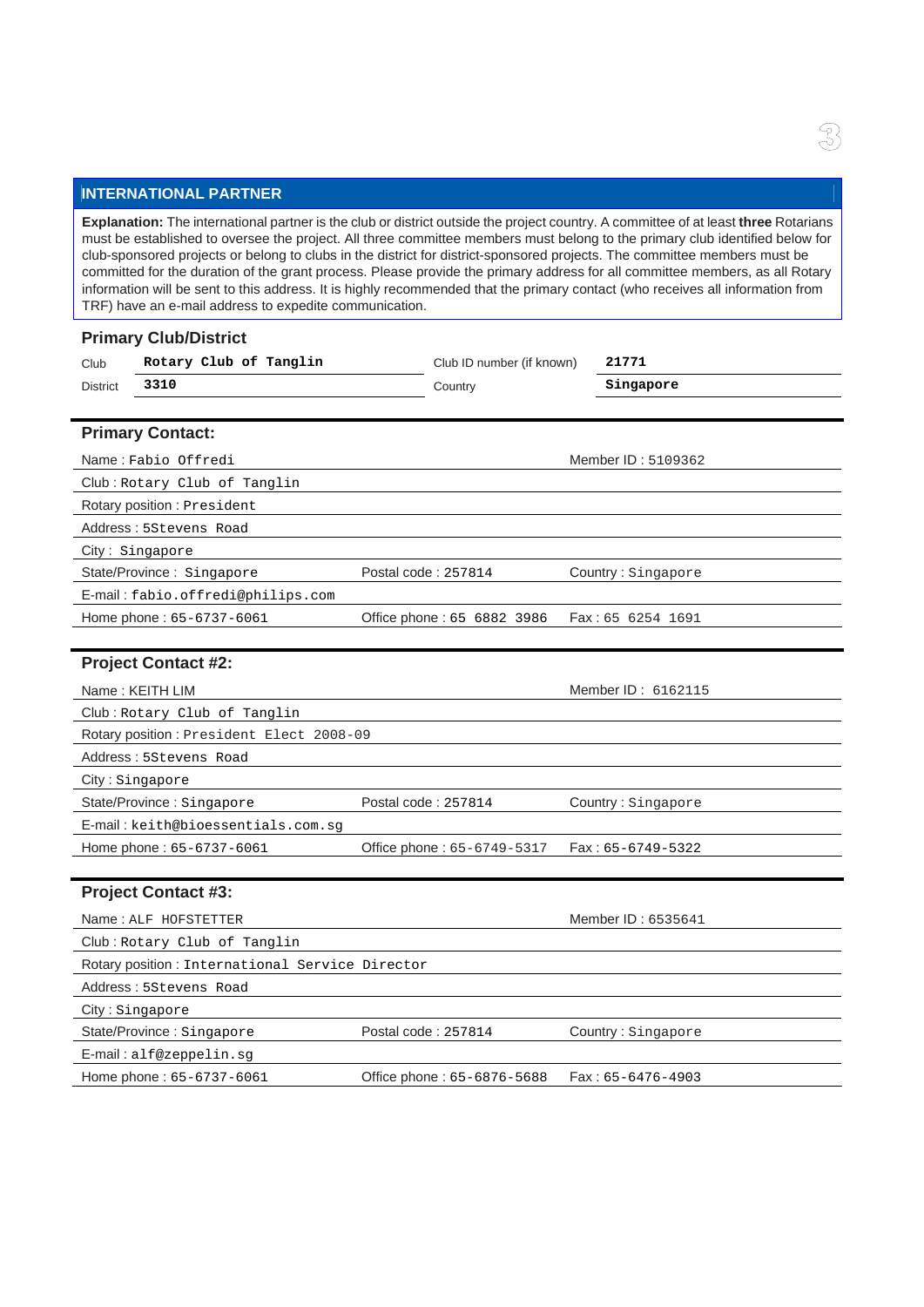# **PROJECT BUDGET**

**Explanation:** For detailed information on what TRF funds, please see *The Guide to Matching Grants* (144-EN). Official RI exchange rates can be found at www.rotary.org. Please use the most recent rate.

| <b>Budget item</b>                     | Name of supplier        | <b>Amount</b>      |
|----------------------------------------|-------------------------|--------------------|
| 1. Ford Econovan 5A 2.0                | Ford car company        | NTD571,000.00      |
| 2. Wheel chair elevator additional     | Ford car company        | NTD240,000.00      |
| 3. Car-tax, liscience fee              | Hualien car station     | NTD13,000.00       |
| 4. Insurance fee                       | Local insurance company | NTD37,000.00       |
| 5. Exterior car design, and stick work | Local workshop          | NTD9,000.00        |
|                                        |                         |                    |
|                                        |                         |                    |
|                                        |                         |                    |
|                                        |                         |                    |
|                                        |                         |                    |
|                                        |                         |                    |
|                                        |                         |                    |
|                                        |                         |                    |
|                                        |                         |                    |
|                                        |                         |                    |
|                                        |                         |                    |
|                                        |                         |                    |
|                                        |                         |                    |
|                                        |                         |                    |
|                                        |                         |                    |
|                                        |                         |                    |
|                                        |                         |                    |
|                                        |                         |                    |
|                                        |                         |                    |
|                                        |                         |                    |
|                                        | <b>Subtotal</b>         | NTD870,000.00      |
|                                        | Exchange rate used      | <b>US\$1=NTD30</b> |
|                                        |                         |                    |

**Total in U.S. dollars** 29,000.00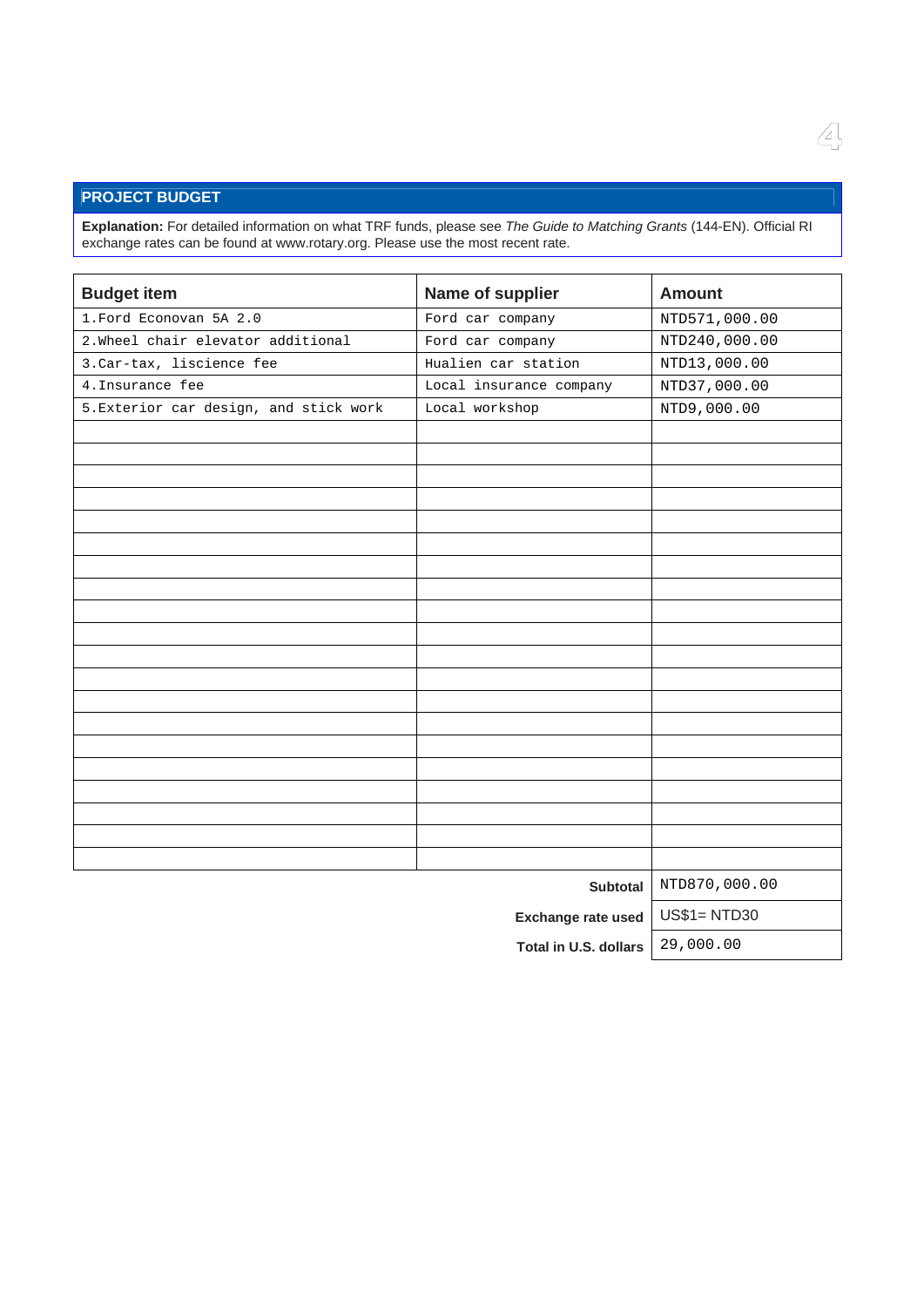# **PROJECT FINANCING**

**Explanation:** Clearly list all financing in U.S. dollars noting which funds will be contributed in cash and which will be contributed from District Designated Funds (DDF). Use of DDF must be authorized by the district Rotary Foundation committee chair and the district governor. TRF matches US\$0.50 for every \$1 cash contribution and \$1 for every \$1 contribution from DDF. The primary host club or district must provide at least \$100.

**NOTE:** No funds should be sent to TRF prior to official Trustee approval. Upon approval, a letter will be sent to the sponsors notifying them of approval and providing detailed instructions on how and where to submit their contributions.

| <b>Host Rotary clubs or</b><br>district inside the<br>project country<br>(The primary host club or<br>district must provide at<br>least US\$100.) | Cash (US\$) | DDF (US\$) | <b>DRFC Chair</b><br>(Print Name) | <b>DRFC Chair</b><br>Authorization        | <b>District</b><br>Governor<br>(Print Name) | <b>District</b><br>Governor<br>Authorization        |
|---------------------------------------------------------------------------------------------------------------------------------------------------|-------------|------------|-----------------------------------|-------------------------------------------|---------------------------------------------|-----------------------------------------------------|
| Rotary Club of<br>Hualien/D.3490                                                                                                                  | 2,000       | 5,500      | HISANG CHEN,<br>LIU               |                                           | CHI JEA, YAO                                |                                                     |
| Rotary Club of<br>Chian/D.3490                                                                                                                    | 1,000       |            |                                   |                                           |                                             |                                                     |
| Rotary Club of<br>Hualien Southeast<br>/D.3490                                                                                                    | 1,000       |            |                                   |                                           |                                             |                                                     |
| Rotary Club of New<br>Hualien/D.3490                                                                                                              | 1,000       |            |                                   |                                           |                                             |                                                     |
| Rotary Club of<br>Taipei North Gate<br>/D.3480                                                                                                    | 1,000       |            |                                   |                                           |                                             |                                                     |
| <b>International Rotary</b><br>clubs or district outside<br>the project country                                                                   | Cash (US\$) | DDF (US\$) | <b>DRFC Chair</b><br>(Print Name) | <b>DRFC Chair</b><br><b>Authorization</b> | <b>District</b><br>Governor<br>(Print Name) | <b>District</b><br>Governor<br><b>Authorization</b> |
| Rotary Club of<br>Tanglin<br>/Singapore D.3310                                                                                                    | 2,000       |            |                                   |                                           |                                             |                                                     |
| Rotary Club of<br>Shimonoseki North<br>/Japan D.2710                                                                                              | 2,000       |            |                                   |                                           |                                             |                                                     |
| Rotary Club of<br>Takaoka West<br>/Japan D.2610                                                                                                   | 2,000       |            |                                   |                                           |                                             |                                                     |
| Subtotals, Cash and<br><b>DDF</b>                                                                                                                 | 12,000      | 5,500      |                                   |                                           |                                             |                                                     |
| <b>TOTAL cosponsor</b><br>contributions                                                                                                           | $\Omega$    |            |                                   |                                           |                                             |                                                     |
| <b>Total funds requested</b><br>from TRF (must be at<br>least US\$5,000)                                                                          | 11,500      |            |                                   |                                           |                                             |                                                     |
| <b>Additional outside</b><br>funding<br>(not matched by, or<br>forwarded to, TRF)                                                                 | 0           |            |                                   |                                           |                                             |                                                     |
| <b>Total project financing</b><br>(must equal budget on<br>page 4)                                                                                | 29,000      |            |                                   |                                           |                                             |                                                     |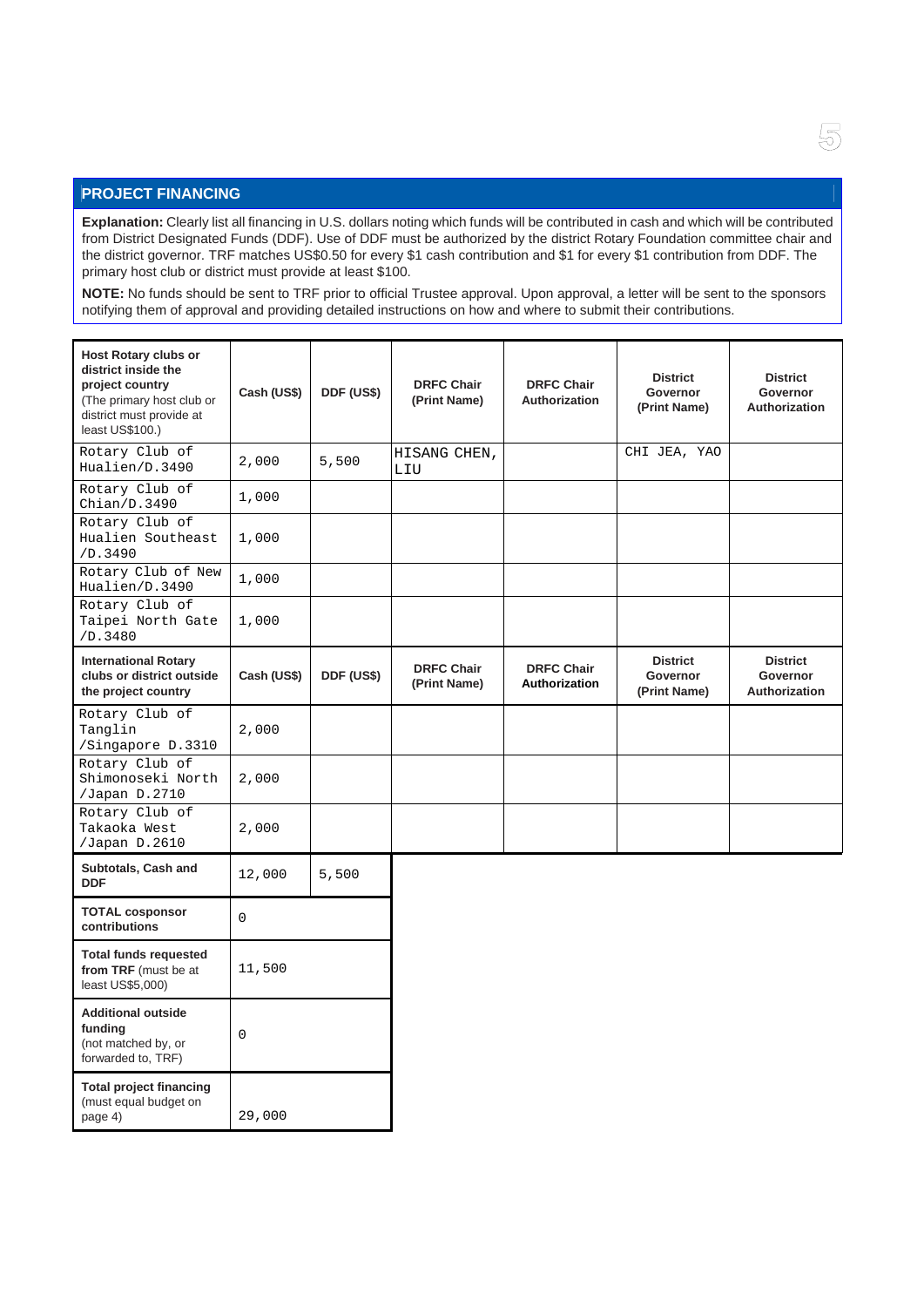#### **PROJECT PLANNING**

**Explanation:** Before an application is submitted to TRF, project partners should discuss various planning details. The questions below are a guide to aid project planning. Note that a Rotary club/district or Rotarian may not own anything purchased with grant funds.

Identify who will own equipment and maintain, operate, and secure items purchased with grant funds. (A Rotary club or Rotarian cannot own equipment.)

**Bethesda Home for Handicapped will own the van equipped with wheel chair elevator and operate the car.** 

**The Ford car company is responsible for the addition of wheel chair elevator and the following maintainance.** 

Will training in use and maintenance of technical equipment be provided? If so, who will provide training? **The Ford car company will provide training program.** 

Is software necessary to operate any items? If so, has software been provided? **NA** 

Indicate what arrangements have been made for customs clearance if items will be purchased and shipped from outside the project country.

**NA** 

Provision of plumbing and electrification to structures where people live or work cannot be purchased with grant funds and must be funded with other sources. Have the sponsor clubs/districts planned and agreed to fund plumbing or electrification for equipment and appliances in existing buildings (hospitals, schools, libraries, orphanages, etc.)? **NA** 

## **COMPETITIVE GRANTS**

**Explanation:** Competitive grants are grants requesting US\$25,001 or above from TRF. Competitive grants are reviewed twice a year at the October and April Trustees' meetings.

If your grant request is for US\$25,001 or above, a community needs assessment must be included. This assessment should demonstrate how the proposed project

- Involves the benefiting community
- Is viable and will be maintained by the benefiting community after grant funds have been expended

Please refer to *The Guide to Matching Grants* (144-EN) and the RI Web site (www.rotary.org) for additional information.

6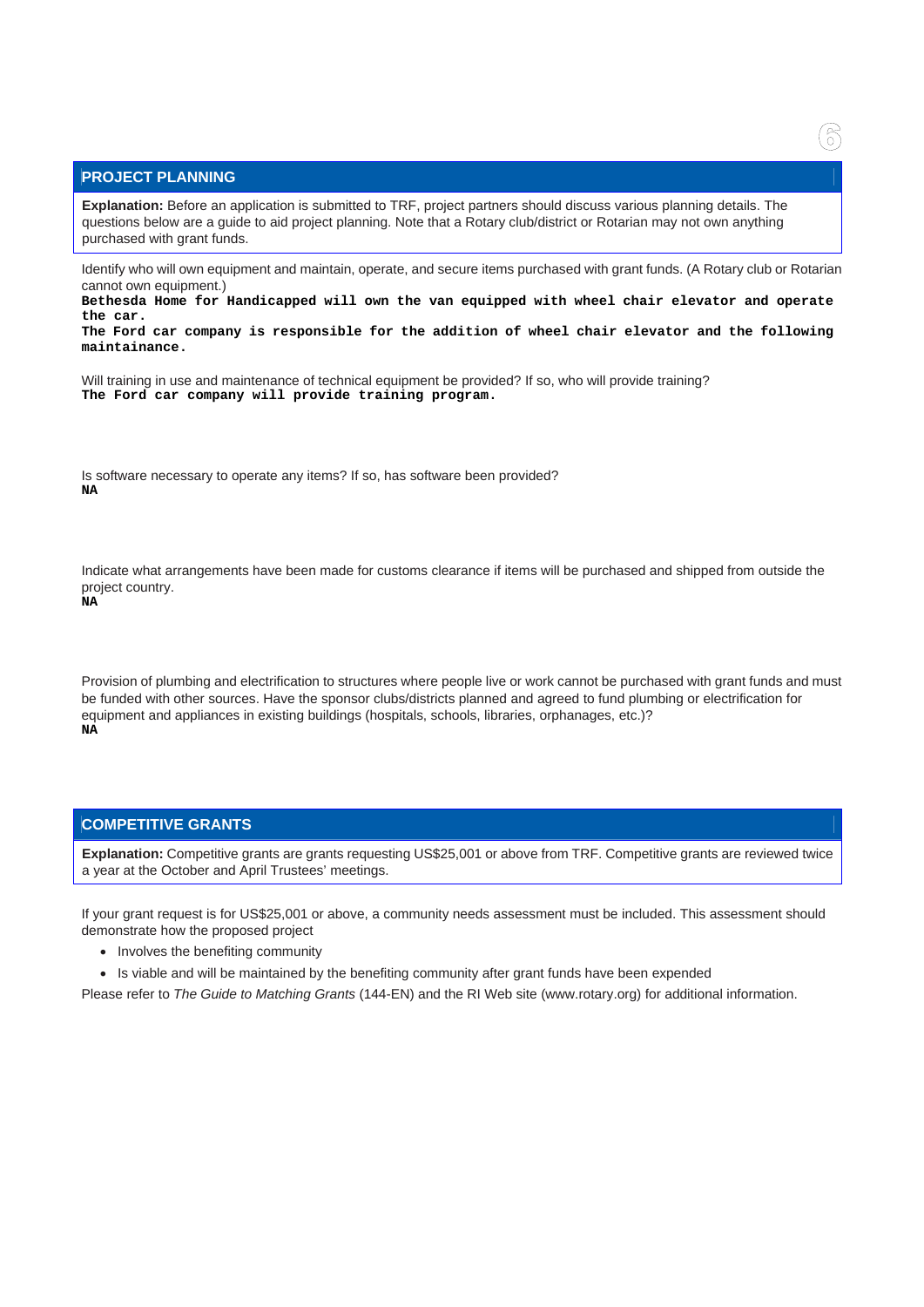# **AUTHORIZATIONS**

**Explanation:** Authorizations ensure that both partners are aware of, and interested in, pursuing the described project. By signing below, the current club presidents for club-sponsored projects and current district grants subcommittee chairs for district-sponsored projects, as well as the committee members, agree to the criteria listed and affirm their support of the project.

All Rotary clubs, districts, and Rotarians involved in this project are responsible to The Rotary Foundation (TRF) for the conduct of the project and its subsequent reporting. The signatures of all involved parties confirm that they understand and accept responsibility for the project. Parties may either sign this page or submit a separate letter of commitment.

By signing below, we agree to the following:

- All information contained in this application is, to the best of our knowledge, true and accurate, and we intend to implement the project as presented in this application.
- The club/district agrees to undertake this project as an activity of the club/district.
- We ensure all cash contributions (as detailed in Project Financing) will be forwarded to TRF or directly to the project account after Trustee approval of the grant.
- RI and TRF may use information contained in this application to promote the project by various means such as *The Rotarian,* the RI international convention, *RVM:* The Rotarian *Video Magazine,* etc.
- The partners agree to share information on best practices when asked, and TRF may provide partners' contact information to other Rotarians who may wish advice on implementing similar projects.
- To the best of my knowledge and belief, except as disclosed herewith, neither I nor any person with whom I have or had a personal or business relationship is engaged, or intends to engage, in benefiting from TRF grant funds or has any interest that may represent a potential competing or conflicting interest. A conflict of interest is defined as a situation in which a Rotarian, in relationship to an outside organization, is in a position to influence the spending of TRF grant funds, or influence decisions in ways that could lead directly or indirectly to financial gain for the Rotarian, a business colleague, or his or her family, or give improper advantage to others to the detriment of TRF. (NOTE: Any and all exceptions must be explained in an attached statement.)

| <b>Host Partner</b> |                                                                                                        | <b>International Partner</b>                                                                            |               |
|---------------------|--------------------------------------------------------------------------------------------------------|---------------------------------------------------------------------------------------------------------|---------------|
|                     | $\boxtimes$ Club president (club-sponsored)<br>District grants subcommittee chair (district-sponsored) | Club president (club-sponsored)<br>$\bowtie$<br>District grants subcommittee chair (district-sponsored) |               |
| Name                | LIN, TUNG-CHEN                                                                                         | Name                                                                                                    | Fabio Offredi |
| Title               | President                                                                                              | Title                                                                                                   | President     |
| Rotary Club         | Hualien                                                                                                | Rotary Club                                                                                             | Tanglin       |
| District #          | 3490                                                                                                   | District #                                                                                              | 3310          |
| Signature           |                                                                                                        | Signature                                                                                               |               |
| Date                | July 31, 2008                                                                                          | Date                                                                                                    |               |

| <b>Primary Contact</b>    |                |                           | <b>Primary Contact</b> |  |
|---------------------------|----------------|---------------------------|------------------------|--|
| Name                      | LIN, TUNG-CHEN | Name                      | Fabio Offredi          |  |
| Signature                 |                | Signature                 |                        |  |
| Date                      | July 31, 2008  | Date                      |                        |  |
| <b>Project Contact #2</b> |                | <b>Project Contact #2</b> |                        |  |
| Name                      | HSU, LAN-SHAN  | Name                      | KEITH LIN              |  |
| Signature                 |                | Signature                 |                        |  |
| Date                      | July 31, 2008  | Date                      |                        |  |
| <b>Project Contact #3</b> |                | <b>Project Contact #3</b> |                        |  |
| Name                      | CHANG, I-CHAO  | Name                      | ALF HOFSTETTER         |  |
| Signature                 |                | Signature                 |                        |  |
| Date                      | July 31, 2008  | Date                      |                        |  |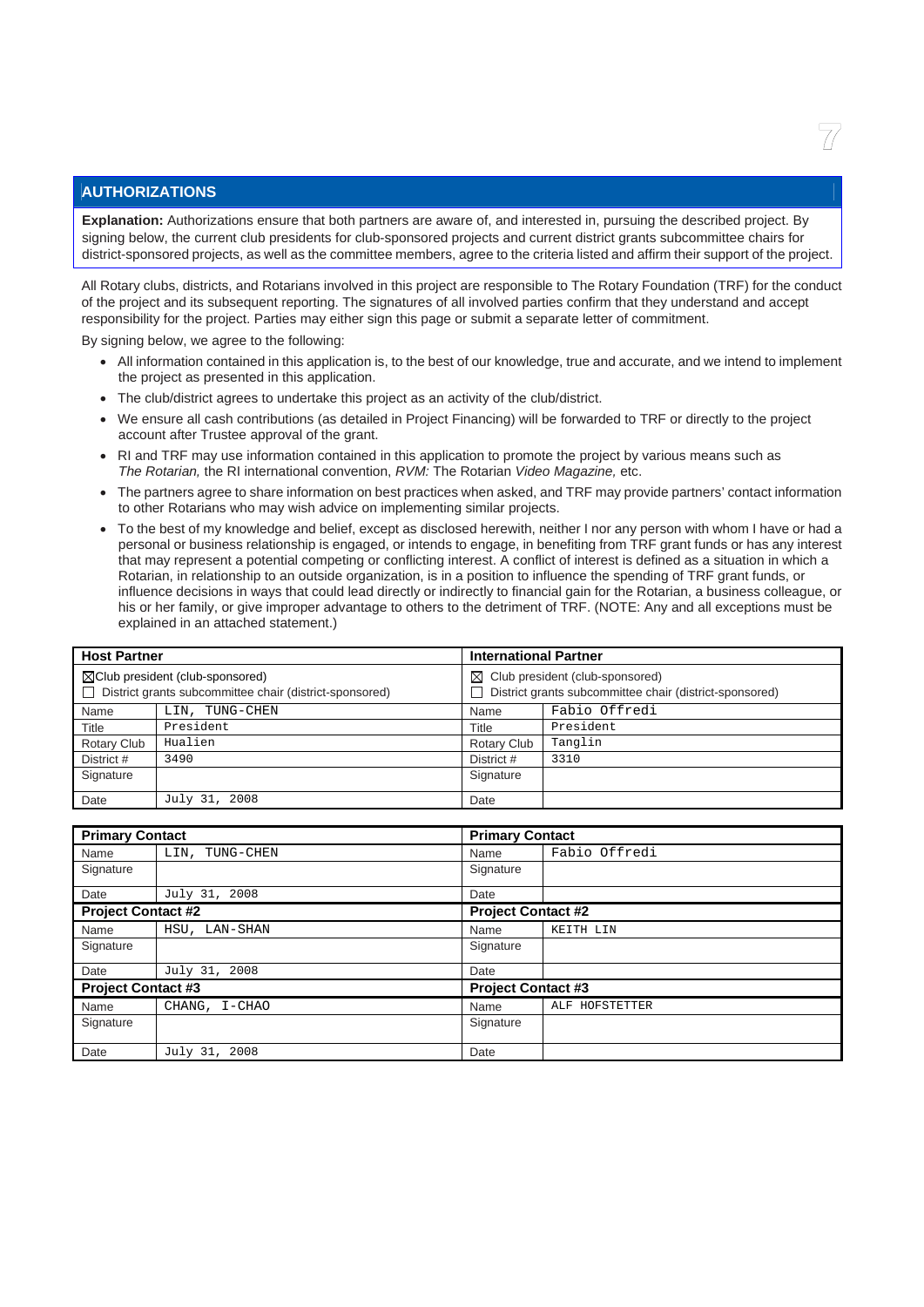# **COOPERATING ORGANIZATION**

**Explanation:** A *cooperating organization* is an organization that is directly involved in the implementation of the project, offering technical expertise and project coordination. A *benefiting entity* is the recipient of goods or services and is not considered a cooperating organization.

If this project involves a cooperating organization (neither a Rotary club nor the beneficiary of the project), provide the following:

Name of organization

| <b>Street Address</b> |             |         |
|-----------------------|-------------|---------|
| City, State/Province  | Postal code | Country |
| Office phone          | Fax         |         |
| E-mail                | Web address |         |

In addition to the above, the following must be attached:

- Letter of participation from cooperating organization that specifically states:
	- Its responsibilities and how it will interact with Rotarians
	- The organization's agreement to cooperate in any financial review of the project
- A letter of endorsement from the host partner confirming that the cooperating organization works within that country's laws

#### **FINAL REPORT**

**Explanation:** Although both partners are responsible for completing progress and final reports, the Trustees require that one partner take primary responsibility for submitting the final report to TRF. It is recommended that the club or district receiving the funds should take primary responsibility.

"By signing below, our club/district accepts primary reporting responsibility."

Print name LIN, TUNG-CHEN Signature

Rotary club **Hualien** District **3490**

## **DISTRICT GRANTS SUBCOMMITTEE CHAIR CERTIFICATION**

**Explanation:** The Trustees require that the district grants subcommittee chair (DGSC) from either the host or international sponsor district certifies the application as complete. If the application is not complete or eligible, it will be returned to the host partner with a brief explanation.

"On behalf of the committee, I hereby certify that to the best of my knowledge and ability this grant application is complete, meets all TRF guidelines, and is eligible for funding."

Print name of DGSC : CHIOU HAI, CHANG<br>
Signature

District **3490** Date